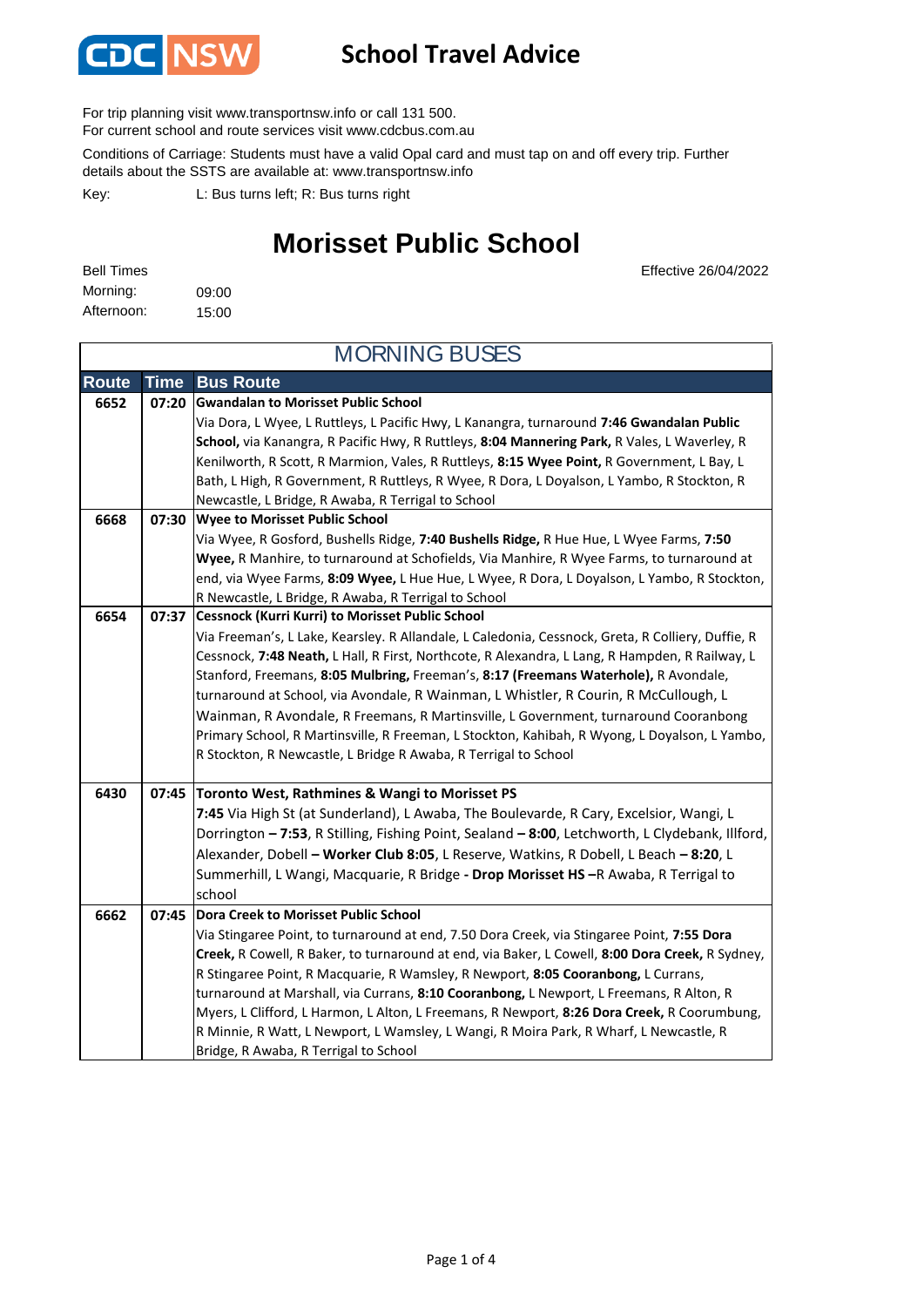# **CDC** NSW School Travel Advice

| Route | <b>Time</b> | <b>Bus Route</b>                                                                                                                                                                               |
|-------|-------------|------------------------------------------------------------------------------------------------------------------------------------------------------------------------------------------------|
| 6634  | 07:48       | <b>Mandalong to Morisset Public School</b>                                                                                                                                                     |
|       |             | Via Mandalong, 8:00 Mandalong, turnaround Chapman, via Mandalong, L Deaves, 8:12                                                                                                               |
|       |             | Mandalong, L Saul's, turnaround end of sealed road, via Saul's, L Deaves, R Crawford, 8:22                                                                                                     |
|       |             | Cooranbong, R Glenrose, R Crawford, R Freemans, 8.32 Morisset, R Gimberts, L Mandalong,                                                                                                        |
|       |             | Dora, L Doyalson, L Yambo, R Stockton, R Newcastle, L Bridge, R Awaba, R Terrigal to School                                                                                                    |
| 6658  | 07:50       | <b>Eraring to Morisset Public School</b>                                                                                                                                                       |
|       |             | Via Rocky Point, R Payton, R Point Piper, Border, R Horn, L Wangi, 7:55 Dora Creek, L Douglass,                                                                                                |
|       |             | R Awaba, L Dora, to turnaround at end, via Dora, L Wamsley, R Newport, R Gradwells, 8:10                                                                                                       |
|       |             | Dora Creek, R Coorumbung, R Minnie, R Watt, L Newport, L Wamsley, L Wangi, LMarconi, R                                                                                                         |
|       |             | Station, R Fishery Point, L Macquarie, R Bridge, R Awaba, R Terrigal to School                                                                                                                 |
| 6612  | 08:14       | <b>Bonnells Bay to Morisset Public School</b>                                                                                                                                                  |
|       |             | Via Mather, R Waikiki, via Loop, L Waikiki, L Kalani, L Waikiki, R Mather, L Lakeside, L Kane, 8.22                                                                                            |
|       |             | Bonnells Bay, R Morris, R Regent, R Grand, 8:27 Bonnells Bay, L Victoria, L Station, R Fishery                                                                                                 |
|       |             | Point, L Macquarie, Dora, R Station, L Yambo, R Stockton, R Newcastle L Bridge, R Awaba, R                                                                                                     |
|       |             | <b>Terrigal to School</b>                                                                                                                                                                      |
| 6616  |             | 08:12 Morisset Park to Morisset Public School                                                                                                                                                  |
|       |             | Via Morisset Pk (near Bonnells Bay PS), L Trinity Pt, L Lakeview, L Macquarie, R Chifley, L                                                                                                    |
|       |             | Victoria 8:21 Windermere Park, R Grant, R Baldwin, Rhodes, L Asquith, R Doyle, R Bailey,                                                                                                       |
|       |             | Bonnells Bay, L Verdelho, L Shiraz, L Riesling, R Grenache, L Fishery Pt, L Macquarie, R Station, L                                                                                            |
|       |             | Yambo, R Stockton, R Newcastle, L Bridge, R Awaba, R Terrigal to School                                                                                                                        |
| 6628  | 08:02       | <b>Sunshine to Morisset Public School</b>                                                                                                                                                      |
|       |             | Via Fishery Point, 8:07 Mirrabooka Motors, R Cessnock, R Sunshine, , R Vista, L Cessnock, L                                                                                                    |
|       |             | Fishery Point, L Macquarie, R Station, L Yambo, R Stockton, R Newcastle, L Bridge, R Awaba, R                                                                                                  |
|       |             | <b>Terrigal to School</b>                                                                                                                                                                      |
| 6648  | 07:56       | Mirrabooka to Morisset Public School                                                                                                                                                           |
|       |             | Via Baldwin, Rhodes, Pillapai, Bulgonia, Bittaba, Dandaraga, L Mirrabooka, L Hillcrest, R Fishery                                                                                              |
|       |             | Point, 8:10 Silverwater, Silverwater, Beach, Bay, 8:15 Balcolyn, L Yarrawonga Park, R Fishery                                                                                                  |
|       |             | Point, L Pulbah, R Wyee, L Macquarie, R Station, L Yambo, R Stockton, R Newcastle, L Bridge, R                                                                                                 |
|       |             | Awaba, R Terrigal to School                                                                                                                                                                    |
| 6664  | 08:05       | <b>Bonnells Bay to Morisset Public School</b>                                                                                                                                                  |
|       |             | Via Fishery Pt (near Bay Village), L Pearson, R Grand, R Regent, L Kane, L Morris, R Regent, L<br>Brooks, 8:14 Bonnells Bay, R Harboard, L Station, R Fishery Point, L Macquarie, R Station, L |
|       |             | Yambo, R Stockton, R Newcastle, L Bridge, R Awaba, R Terrigal to School                                                                                                                        |
|       |             |                                                                                                                                                                                                |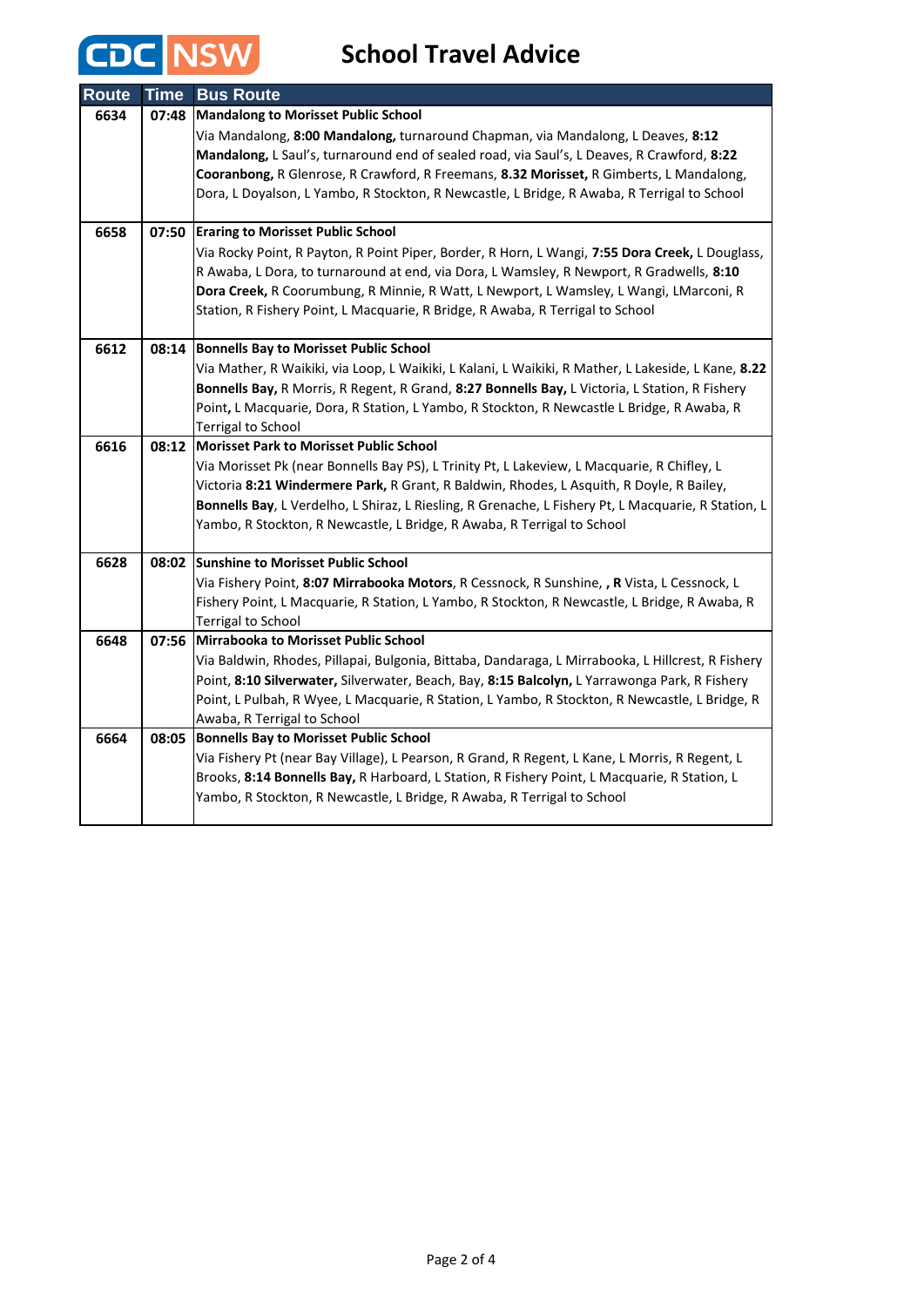

#### **School Travel Advice**

| <b>Route</b> |       | <b>Time Bus Route</b>                                                                       |
|--------------|-------|---------------------------------------------------------------------------------------------|
| 6676         |       | 08:25 Avondale to Morisset Public School                                                    |
|              |       | Via Avondale, L Freemans, 8:25 Cooranbong, R Newport, R Curran's, turnaround at Marshall,   |
|              |       | via Curran's, L Newport, L Freemans, L Stockton, Kahibah, R Wyong, L Doyalson, L Yambo, R   |
|              |       | Stockton, R Newcastle, L Bridge, R Fassifern, R Terrigal to School                          |
| 6602         | 08:30 | <b>Avondale to Morisset Public School</b>                                                   |
|              |       | Via Avondale, L Freeman's, turnaround at Sandy Creek, 8:33 Sandy Creek, via Freeman's, 8:35 |
|              |       | Cooranbong, (Freeman & Alton) (last pick up), R Stockton, Kahibah, R Wyong, L Doyalson, L   |
|              |       | Yambo, R Stockton, R Newcastle, L Bridge, R Fassifern, R Terrigal to School                 |
|              |       |                                                                                             |
| 6632         | 08:30 | Bo-Gas (MBR 449) on Freemans Drive to Morisset Public School                                |
|              |       | Via Freemans, L Stockton, Kahibah, L Newcastle, L Bridge, R Awaba, R Terrigal to School     |
|              |       |                                                                                             |

#### **Route Time Bus Route Morisset Public School to Martinsville 6651 15:14** Via Terrigal, L Bridge, R Newcastle, R Kahibah, Stockton, R Freemans, L Avondale, turnaround at School, via Avondale, R Freemans, R Martinsville, L Government via School, via Government, L Martinsville, L Mathews Valley, turnaround at Sylvester, via Mathews Valley, L Wilkinson, to turnaround, via Wilkinson, L Owens to turnaround **Morisset Public School to Dora Creek 6631 15:15** Terrigal, L Bridge, R Newcastle, R Kahibah, Stockton, R Freeman, R Newport, R Currans, turnaround at Marshall, via Currans, L Newport, L Freeman, R Avondale, turnaround at School *trip operates as 6617 from this point* via Avondale, L Freemans R Newport, LGradwells, R Gardiners, Minnie, R Watt, L Newport, L Wamsley, R Dora, turnaround at end, via Dora, L Wangi, L Stingaree Point, turnaround at end, via Stingaree Point, R Cowell, R Baker turnaround at end **Morisset Public School to Wyee 6637 15:15** Via Terrigal, L Bridge, R Yambo, L Doyalson, R Dora, L Wyee, L Badjewoi, R Baxter, R Jilliby, L Wyee, L Summerhayes, turnaround at Tuggerah, L Wyee, L Darlingup, R Koolera, L Boikonumba, L Bukkai, L Darlingup, L Koiyog, R Boikonumba, R Wyee **Morisset Public School to Wyee**: **6677 15:15** Via Terrigal, L Bridge, R Newcastle, L Doyalson, R Dora, L Wyee, L Badjewoi, R Baxter, R Jilliby, L Wyee, R Gosford, Bushells Ridge, R Hue Hue, L Wyee Farms, R Manhire, turnaround at Schofields, via Manhire, R Wyee Farms, turnaround at end, via Wyee Farms, L Hue Hue, R Wyee last stop Wyee PS **Morisset Public School to Cooranbong 6665 15:17** Via Terrigal, L Bridge, R Newcastle, R Kahibah, Stockton, R Freemans (Bo-gas MBR 449) L Avondale, turnaround School, via Avondale, R Freemans, R Crawford, L Glenrose, R Crawford, R Freemans **Morisset Public School to Cooranbong 6661 15:18** Via Terrigal, L Bridge, R Newcastle, R Kahibah, Stockton, R Freemans, L Crawford, R Deaves, L Freemans, turnaround at Sandy Creek, via Freemans, R Avondale, turnaround at School, via Avondale, R Freemans ,L Stockton, Kahibah, R Station, L Dora, R Fishery Point, via Bonnells Bay School, via Fishery Point, R Baldwin, Rhodes, Pillapai, **Brightwaters,** Bulgonia, Buttaba, Dandaraga, **Mirrabooka**, L Mirrabooka, L Hillcrest, R Fishery Point, R Cessnock, **Sunshine,** R Sunshine, R Vista, L Cessnock, R Silverwater, **Balcolyn,** L Beach, L Bay, L Yarrawonga Park **Morisset Public School to Mandalong** Via Terrigal, L Bridge, R Dora, Mandalong, R Gimberts, L Freemans, L Crawford, L Deaves, R Sauls to turnaround**,** via Sauls, R Deaves, R Mandalong, turnaround at Chapman **Morisset Public School to Mirrabooka & Brightwaters 6649 15:13** Via Terrigal, L Bridge, L Dora, Macquarie, R Fishery Point, R Hillcrest, R Mirrabooka, R Dandaraga, Buttaba, Bulgonia, Pillapia, Rhodes, Baldwin, L Fishery Pt **6659 15:25**

#### AFTERNOON BUSES